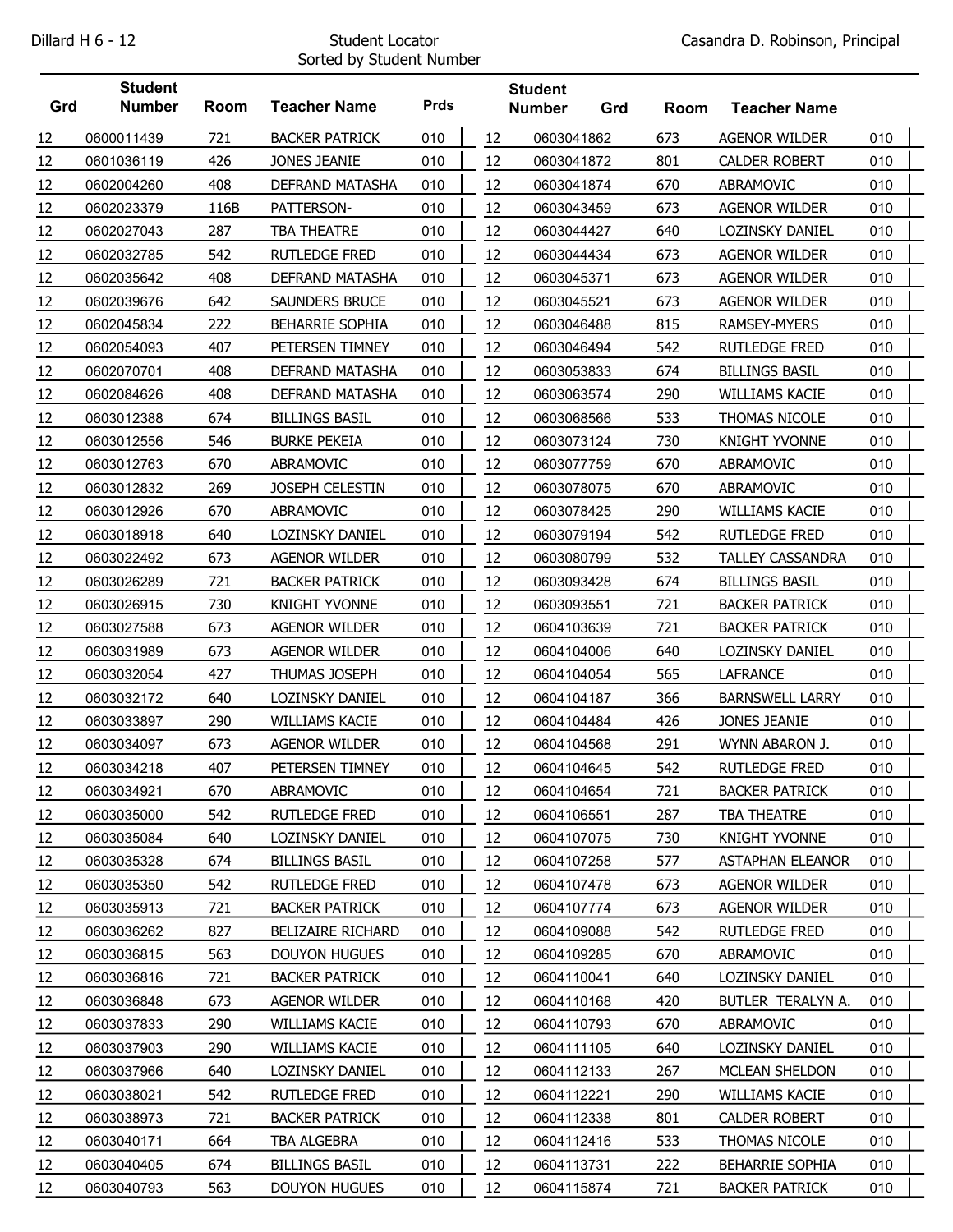| 12 | 0604115987 | 533 | THOMAS NICOLE           | 010 | 12 | 0604128710 | 269  | <b>JOSEPH CELESTIN</b>  | 010 |
|----|------------|-----|-------------------------|-----|----|------------|------|-------------------------|-----|
| 12 | 0604116061 | 673 | <b>AGENOR WILDER</b>    | 010 | 12 | 0604129264 | 670  | ABRAMOVIC               | 010 |
| 12 | 0604116870 | 670 | ABRAMOVIC               | 010 | 12 | 0604129302 | 407  | PETERSEN TIMNEY         | 010 |
| 12 | 0604117119 | 721 | <b>BACKER PATRICK</b>   | 010 | 12 | 0604129475 | 267  | MCLEAN SHELDON          | 010 |
| 12 | 0604117361 | 290 | <b>WILLIAMS KACIE</b>   | 010 | 12 | 0604129555 | 674  | <b>BILLINGS BASIL</b>   | 010 |
| 12 | 0604117489 | 532 | <b>TALLEY CASSANDRA</b> | 010 | 12 | 0604129660 | 674  | <b>BILLINGS BASIL</b>   | 010 |
| 12 | 0604117655 | 717 | MOORE DOROTHY           | 010 | 12 | 0604129788 | 366  | <b>BARNSWELL LARRY</b>  | 010 |
| 12 | 0604117661 | 222 | BEHARRIE SOPHIA         | 010 | 12 | 0604129800 | 533  | THOMAS NICOLE           | 010 |
| 12 | 0604117698 | 670 | ABRAMOVIC               | 010 | 12 | 0604130166 | 533  | THOMAS NICOLE           | 010 |
| 12 | 0604117714 | 670 | ABRAMOVIC               | 010 | 12 | 0604130292 | 674  | <b>BILLINGS BASIL</b>   | 010 |
| 12 | 0604118264 | 542 | RUTLEDGE FRED           | 010 | 12 | 0604130353 | 266  | JONES PHILIP            | 010 |
| 12 | 0604118353 | 533 | THOMAS NICOLE           | 010 | 12 | 0604130559 | 407  | PETERSEN TIMNEY         | 010 |
| 12 | 0604120463 | 815 | RAMSEY-MYERS            | 010 | 12 | 0604130941 | 640  | LOZINSKY DANIEL         | 010 |
| 12 | 0604120558 | 661 | MAUER JAMES             | 010 | 12 | 0604131062 | 640  | LOZINSKY DANIEL         | 010 |
| 12 | 0604120685 | 670 | ABRAMOVIC               | 010 | 12 | 0604131244 | 721  | <b>BACKER PATRICK</b>   | 010 |
| 12 | 0604120846 | 222 | BEHARRIE SOPHIA         | 010 | 12 | 0604131319 | 533  | THOMAS NICOLE           | 010 |
| 12 | 0604120855 | 533 | THOMAS NICOLE           | 010 | 12 | 0604132249 | 563  | <b>DOUYON HUGUES</b>    | 010 |
| 12 | 0604120895 | 670 | ABRAMOVIC               | 010 | 12 | 0604132673 | 577  | <b>ASTAPHAN ELEANOR</b> | 010 |
| 12 | 0604122138 | 721 | <b>BACKER PATRICK</b>   | 010 | 12 | 0604133062 | 407  | PETERSEN TIMNEY         | 010 |
| 12 | 0604122147 | 542 | <b>RUTLEDGE FRED</b>    | 010 | 12 | 0604133737 | 673  | <b>AGENOR WILDER</b>    | 010 |
| 12 | 0604122235 | 290 | <b>WILLIAMS KACIE</b>   | 010 | 12 | 0604133910 | 179A | <b>MAPP RORY</b>        | 010 |
| 12 | 0604122623 | 290 | WILLIAMS KACIE          | 010 | 12 | 0604133971 | 730  | <b>KNIGHT YVONNE</b>    | 010 |
| 12 | 0604123135 | 366 | <b>BARNSWELL LARRY</b>  | 010 | 12 | 0604134120 | 542  | RUTLEDGE FRED           | 010 |
| 12 | 0604123548 | 730 | <b>KNIGHT YVONNE</b>    | 010 | 12 | 0604135579 | 721  | <b>BACKER PATRICK</b>   | 010 |
| 12 | 0604123786 | 717 | MOORE DOROTHY           | 010 | 12 | 0604141091 | 233  | <b>DORSEY</b>           | 010 |
| 12 | 0604124034 | 222 | BEHARRIE SOPHIA         | 010 | 12 | 0604141331 | 721  | <b>BACKER PATRICK</b>   | 010 |
| 12 | 0604124051 | 730 | <b>KNIGHT YVONNE</b>    | 010 | 12 | 0604150042 | 674  | <b>BILLINGS BASIL</b>   | 010 |
| 12 | 0604124271 | 290 | WILLIAMS KACIE          | 010 | 12 | 0604158938 | 721  | <b>BACKER PATRICK</b>   | 010 |
| 12 | 0604124777 | 546 | <b>BURKE PEKEIA</b>     | 010 | 12 | 0604165566 | 290  | WILLIAMS KACIE          | 010 |
| 12 | 0604124875 | 815 | RAMSEY-MYERS            | 010 | 12 | 0604165948 | 533  | THOMAS NICOLE           | 010 |
| 12 | 0604124885 | 291 | WYNN ABARON J.          | 010 | 12 | 0604166266 | 717  | MOORE DOROTHY           | 010 |
| 12 | 0604124938 | 542 | <b>RUTLEDGE FRED</b>    | 010 | 12 | 0604167877 | 717  | MOORE DOROTHY           | 010 |
| 12 | 0604124943 | 563 | <b>DOUYON HUGUES</b>    | 010 | 12 | 0604168363 | 717  | MOORE DOROTHY           | 010 |
| 12 | 0604124982 | 721 | <b>BACKER PATRICK</b>   | 010 | 12 | 0604168869 | 366  | <b>BARNSWELL LARRY</b>  | 010 |
| 12 | 0604125297 | 670 | ABRAMOVIC               | 010 | 12 | 0604168966 | 732  | HORBLITT JORDAN         | 010 |
| 12 | 0604125583 | 407 | PETERSEN TIMNEY         | 010 | 12 | 0604169989 | 542  | <b>RUTLEDGE FRED</b>    | 010 |
| 12 | 0604125917 | 542 | RUTLEDGE FRED           | 010 | 12 | 0604170282 | 222  | <b>BEHARRIE SOPHIA</b>  | 010 |
| 12 | 0604125983 | 542 | <b>RUTLEDGE FRED</b>    | 010 | 12 | 0604170283 | 640  | LOZINSKY DANIEL         | 010 |
| 12 | 0604126009 | 407 | PETERSEN TIMNEY         | 010 | 12 | 0604170658 | 533  | THOMAS NICOLE           | 010 |
| 12 | 0604126040 | 290 | WILLIAMS KACIE          | 010 | 12 | 0604170664 | 563  | <b>DOUYON HUGUES</b>    | 010 |
| 12 | 0604126101 | 721 | <b>BACKER PATRICK</b>   | 010 | 12 | 0604170691 | 222  | <b>BEHARRIE SOPHIA</b>  | 010 |
| 12 | 0604126395 | 533 | THOMAS NICOLE           | 010 | 12 | 0604170697 | 717  | MOORE DOROTHY           | 010 |
| 12 | 0604126603 | 717 | MOORE DOROTHY           | 010 | 12 | 0604171066 | 290  | WILLIAMS KACIE          | 010 |
| 12 | 0604126809 | 717 | MOORE DOROTHY           | 010 | 12 | 0604171452 | 577  | <b>ASTAPHAN ELEANOR</b> | 010 |
| 12 | 0604127098 | 533 | THOMAS NICOLE           | 010 | 12 | 0604172535 | 670  | ABRAMOVIC               | 010 |
| 12 | 0604127923 | 670 | ABRAMOVIC               | 010 | 12 | 0604173465 | 179A | MAPP RORY               | 010 |
| 12 | 0604127980 | 366 | <b>BARNSWELL LARRY</b>  | 010 | 12 | 0604173505 | 717  | MOORE DOROTHY           | 010 |
| 12 | 0604128388 | 269 | JOSEPH CELESTIN         | 010 | 12 | 0604173556 | 640  | LOZINSKY DANIEL         | 010 |
| 12 | 0604128461 | 533 | THOMAS NICOLE           | 010 | 12 | 0604174136 | 290  | <b>WILLIAMS KACIE</b>   | 010 |
| 12 | 0604128536 | 721 | <b>BACKER PATRICK</b>   | 010 | 12 | 0604175267 | 233  | <b>DORSEY</b>           | 010 |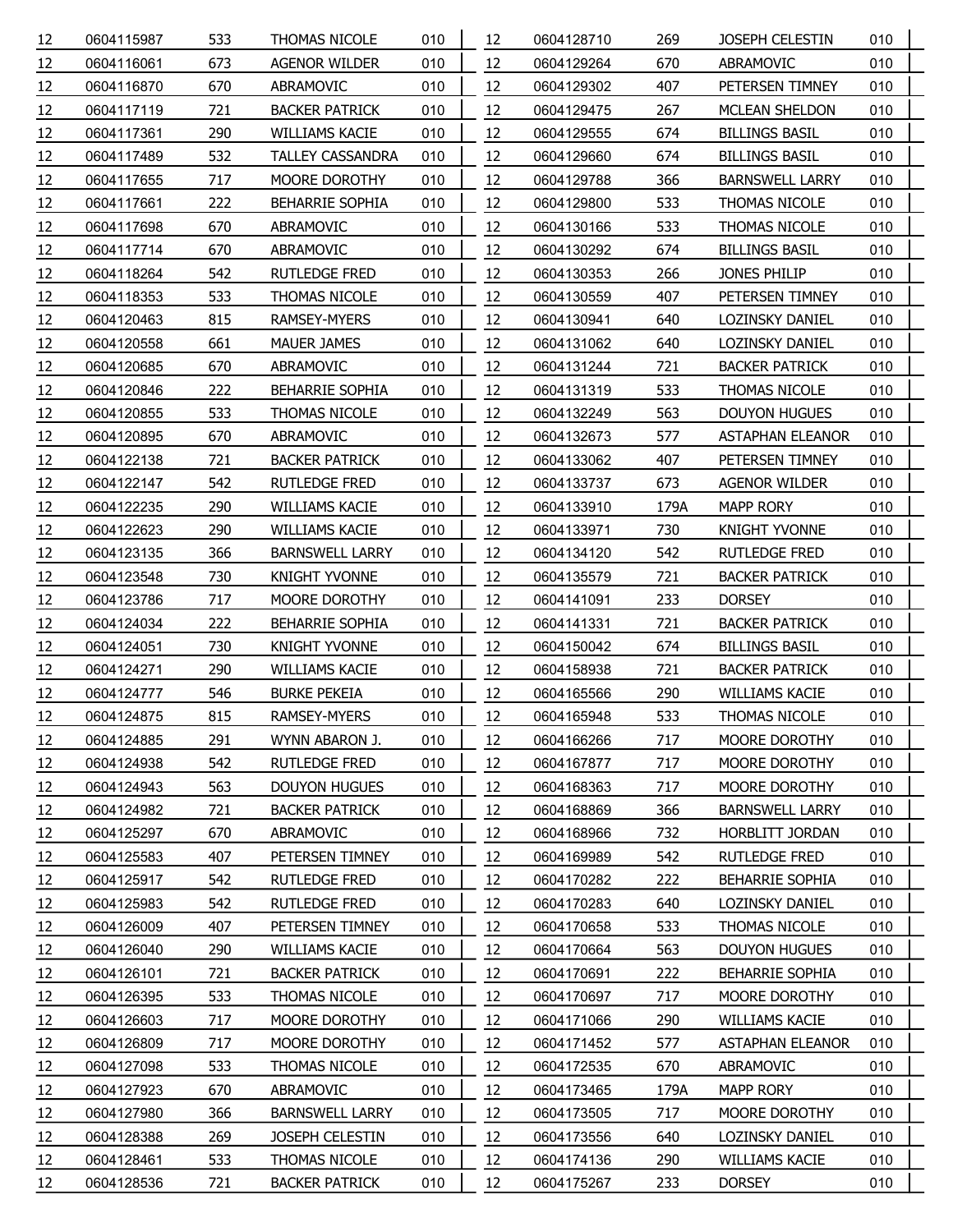| 12 | 0604175367 | 563  | <b>DOUYON HUGUES</b>    | 010 | 12 | 0605016076 | 577 | <b>ASTAPHAN ELEANOR</b> | 010 |
|----|------------|------|-------------------------|-----|----|------------|-----|-------------------------|-----|
| 12 | 0604175639 | 730  | <b>KNIGHT YVONNE</b>    | 010 | 12 | 0605016414 | 542 | <b>RUTLEDGE FRED</b>    | 010 |
| 12 | 0604176605 | 532  | <b>TALLEY CASSANDRA</b> | 010 | 12 | 0605016664 | 801 | CALDER ROBERT           | 010 |
| 12 | 0604176898 | 349  | PACKARD JEFFERY         | 010 | 12 | 0605017124 | 674 | <b>BILLINGS BASIL</b>   | 010 |
| 12 | 0604177038 | 222  | <b>BEHARRIE SOPHIA</b>  | 010 | 12 | 0605018020 | 563 | <b>DOUYON HUGUES</b>    | 010 |
| 12 | 0604178199 | 542  | <b>RUTLEDGE FRED</b>    | 010 | 12 | 0605018357 | 717 | MOORE DOROTHY           | 010 |
| 12 | 0604178342 | 721  | <b>BACKER PATRICK</b>   | 010 | 12 | 0605018659 | 670 | ABRAMOVIC               | 010 |
| 12 | 0604178350 | 673  | <b>AGENOR WILDER</b>    | 010 | 12 | 0605019720 | 542 | RUTLEDGE FRED           | 010 |
| 12 | 0604178616 | 673  | <b>AGENOR WILDER</b>    | 010 | 12 | 0605019911 | 721 | <b>BACKER PATRICK</b>   | 010 |
| 12 | 0604178775 | 533  | THOMAS NICOLE           | 010 | 12 | 0605022882 | 563 | <b>DOUYON HUGUES</b>    | 010 |
| 12 | 0604178940 | 533  | <b>THOMAS NICOLE</b>    | 010 | 12 | 0605022912 | 577 | <b>ASTAPHAN ELEANOR</b> | 010 |
| 12 | 0604179176 | 233  | <b>DORSEY</b>           | 010 | 12 | 0605023249 | 721 | <b>BACKER PATRICK</b>   | 010 |
| 12 | 0605000096 | 577  | <b>ASTAPHAN ELEANOR</b> | 010 | 12 | 0605024104 | 801 | <b>CALDER ROBERT</b>    | 010 |
| 12 | 0605000307 | 717  | MOORE DOROTHY           | 010 | 12 | 0605024330 | 670 | ABRAMOVIC               | 010 |
| 12 | 0605000563 | 287  | <b>TBA THEATRE</b>      | 010 | 12 | 0605025135 | 577 | <b>ASTAPHAN ELEANOR</b> | 010 |
| 12 | 0605000869 | 673  | AGENOR WILDER           | 010 | 12 | 0605025391 | 290 | <b>WILLIAMS KACIE</b>   | 010 |
| 12 | 0605000996 | 818  | <b>JENKINS STACEY</b>   | 010 | 12 | 0605025605 | 291 | WYNN ABARON J.          | 010 |
| 12 | 0605001054 | 426  | JONES JEANIE            | 010 | 12 | 0605025706 | 426 | JONES JEANIE            | 010 |
| 12 | 0605001963 | 542  | <b>RUTLEDGE FRED</b>    | 010 | 12 | 0605025778 | 542 | RUTLEDGE FRED           | 010 |
| 12 | 0605002343 | 670  | ABRAMOVIC               | 010 | 12 | 0605025948 | 563 | <b>DOUYON HUGUES</b>    | 010 |
| 12 | 0605002584 | 533  | THOMAS NICOLE           | 010 | 12 | 0605027473 | 661 | <b>MAUER JAMES</b>      | 010 |
| 12 | 0605004513 | 542  | <b>RUTLEDGE FRED</b>    | 010 | 12 | 0605028559 | 222 | BEHARRIE SOPHIA         | 010 |
| 12 | 0605005091 | 407  | PETERSEN TIMNEY         | 010 | 12 | 0605029031 | 222 | <b>BEHARRIE SOPHIA</b>  | 010 |
| 12 | 0605005137 | 717  | MOORE DOROTHY           | 010 | 12 | 0605031042 | 717 | MOORE DOROTHY           | 010 |
| 12 | 0605005205 | 801  | <b>CALDER ROBERT</b>    | 010 | 12 | 0605035455 | 577 | ASTAPHAN ELEANOR        | 010 |
| 12 | 0605005352 | 533  | THOMAS NICOLE           | 010 | 12 | 0605042351 | 269 | JOSEPH CELESTIN         | 010 |
| 12 | 0605006448 | 721  | <b>BACKER PATRICK</b>   | 010 | 12 | 0605053694 | 717 | MOORE DOROTHY           | 010 |
| 12 | 0605006697 | 673  | AGENOR WILDER           | 010 | 12 | 0605065683 | 408 | DEFRAND MATASHA         | 010 |
| 12 | 0605006927 | 222  | <b>BEHARRIE SOPHIA</b>  | 010 | 12 | 0605066607 | 233 | <b>DORSEY</b>           | 010 |
| 12 | 0605006950 | 640  | <b>LOZINSKY DANIEL</b>  | 010 | 12 | 0605073489 | 674 | <b>BILLINGS BASIL</b>   | 010 |
| 12 | 0605007261 | 533  | THOMAS NICOLE           | 010 | 12 | 0605091140 | 533 | THOMAS NICOLE           | 010 |
| 12 | 0605007283 | 640  | LOZINSKY DANIEL         | 010 | 12 | 0606011915 | 233 | <b>DORSEY</b>           | 010 |
| 12 | 0605007400 | 721  | <b>BACKER PATRICK</b>   | 010 | 12 | 0606017161 | 533 | THOMAS NICOLE           | 010 |
| 12 | 0605007687 | 717  | MOORE DOROTHY           | 010 | 12 | 0606023920 | 287 | TBA THEATRE             | 010 |
| 12 | 0605007967 | 577  | <b>ASTAPHAN ELEANOR</b> | 010 | 12 | 0606030918 | 640 | LOZINSKY DANIEL         | 010 |
| 12 | 0605009463 | 290  | <b>WILLIAMS KACIE</b>   | 010 | 12 | 0606031103 | 670 | ABRAMOVIC               | 010 |
| 12 | 0605010230 | 179A | MAPP RORY               | 010 | 12 | 0606034539 | 542 | RUTLEDGE FRED           | 010 |
| 12 | 0605010265 | 721  | <b>BACKER PATRICK</b>   | 010 | 12 | 0606050851 | 818 | <b>JENKINS STACEY</b>   | 010 |
| 12 | 0605010309 | 673  | <b>AGENOR WILDER</b>    | 010 | 12 | 0606051791 | 801 | <b>CALDER ROBERT</b>    | 010 |
| 12 | 0605011191 | 179A | MAPP RORY               | 010 | 12 | 0606061453 | 673 | <b>AGENOR WILDER</b>    | 010 |
| 12 | 0605011203 | 721  | <b>BACKER PATRICK</b>   | 010 | 12 | 0606069072 | 721 | <b>BACKER PATRICK</b>   | 010 |
| 12 | 0605011728 | 533  | THOMAS NICOLE           | 010 | 12 | 0606076174 | 640 | LOZINSKY DANIEL         | 010 |
| 12 | 0605012246 | 721  | <b>BACKER PATRICK</b>   | 010 | 12 | 0606093223 | 724 | <b>BELLOT LAUNA</b>     | 010 |
| 12 | 0605013144 | 290  | <b>WILLIAMS KACIE</b>   | 010 | 12 | 0607009840 | 563 | <b>DOUYON HUGUES</b>    | 010 |
| 12 | 0605013233 | 233  | <b>DORSEY</b>           | 010 | 12 | 0607010733 | 426 | JONES JEANIE            | 010 |
| 12 | 0605013582 | 670  | ABRAMOVIC               | 010 | 12 | 0607015889 | 721 | <b>BACKER PATRICK</b>   | 010 |
| 12 | 0605014023 | 717  | MOORE DOROTHY           | 010 | 12 | 0607028296 | 640 | LOZINSKY DANIEL         | 010 |
| 12 | 0605015397 | 533  | THOMAS NICOLE           | 010 | 12 | 0607030563 | 533 | THOMAS NICOLE           | 010 |
| 12 | 0605015868 | 542  | RUTLEDGE FRED           | 010 | 12 | 0607049608 | 721 | <b>BACKER PATRICK</b>   | 010 |
| 12 | 0605016063 | 730  | <b>KNIGHT YVONNE</b>    | 010 | 12 | 0607051131 | 563 | <b>DOUYON HUGUES</b>    | 010 |